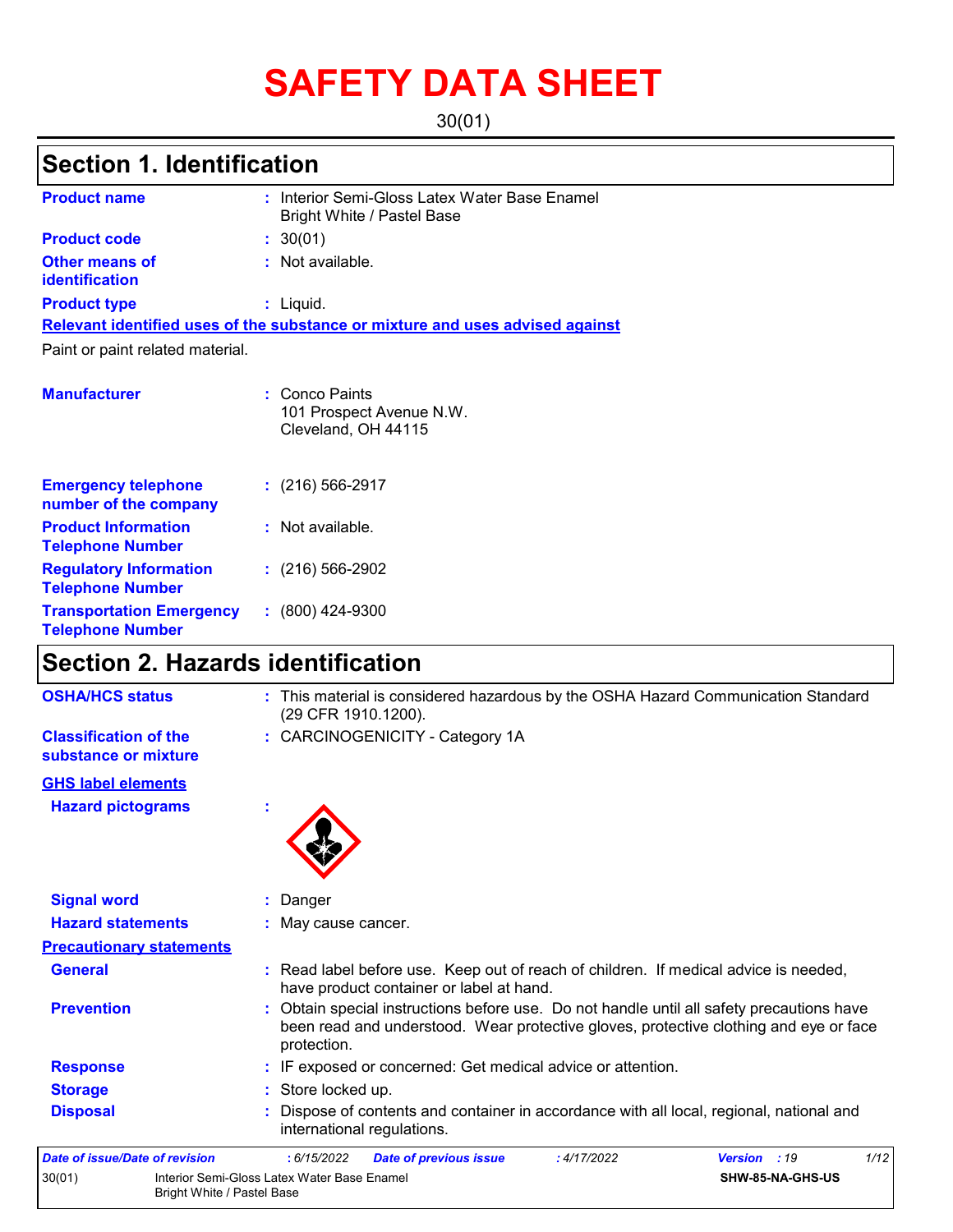### **Section 2. Hazards identification**

| <b>Supplemental label</b><br>elements      | WARNING: This product contains chemicals known to the State of California to cause<br>cancer and birth defects or other reproductive harm. Adequate ventilation required when<br>sanding or abrading the dried film. If Adequate ventilation cannot be provided wear an<br>approved particulate respirator (NIOSH approved). Follow respirator manufacturer's<br>directions for respirator use. DELAYED EFFECTS FROM LONG TERM<br>OVEREXPOSURE. Abrading or sanding of the dry film may release Crystalline Silica<br>which has been shown to cause lung damage and cancer under long term exposure. |
|--------------------------------------------|------------------------------------------------------------------------------------------------------------------------------------------------------------------------------------------------------------------------------------------------------------------------------------------------------------------------------------------------------------------------------------------------------------------------------------------------------------------------------------------------------------------------------------------------------------------------------------------------------|
|                                            | Please refer to the SDS for additional information. Keep out of reach of children. Do not<br>transfer contents to other containers for storage.                                                                                                                                                                                                                                                                                                                                                                                                                                                      |
| <b>Hazards not otherwise</b><br>classified | : None known.                                                                                                                                                                                                                                                                                                                                                                                                                                                                                                                                                                                        |

## **Section 3. Composition/information on ingredients**

| Substance/mixture                              | : Mixture        |
|------------------------------------------------|------------------|
| <b>Other means of</b><br><i>identification</i> | : Not available. |

#### **CAS number/other identifiers**

| Ingredient name                 | % by weight | <b>CAS number</b> |
|---------------------------------|-------------|-------------------|
| Titanium Dioxide                | 1≥10 - ≤25  | 13463-67-7        |
| l Calcium Carbonate             | l≤3         | l 1317-65-3       |
| Heavy Paraffinic Oil            | 1≥ا         | 64742-65-0        |
| Cristobalite, respirable powder | l≤0.3       | 14464-46-1        |

Any concentration shown as a range is to protect confidentiality or is due to batch variation.

**There are no additional ingredients present which, within the current knowledge of the supplier and in the concentrations applicable, are classified and hence require reporting in this section.**

**Occupational exposure limits, if available, are listed in Section 8.**

### **Section 4. First aid measures**

| <b>Description of necessary first aid measures</b> |                                                                                                                                                                                                                                                                                                                                                                                                                                                                                                                                                                                                                                                                                   |
|----------------------------------------------------|-----------------------------------------------------------------------------------------------------------------------------------------------------------------------------------------------------------------------------------------------------------------------------------------------------------------------------------------------------------------------------------------------------------------------------------------------------------------------------------------------------------------------------------------------------------------------------------------------------------------------------------------------------------------------------------|
| <b>Eye contact</b>                                 | : Immediately flush eyes with plenty of water, occasionally lifting the upper and lower<br>eyelids. Check for and remove any contact lenses. Continue to rinse for at least 10<br>minutes. Get medical attention.                                                                                                                                                                                                                                                                                                                                                                                                                                                                 |
| <b>Inhalation</b>                                  | : Remove victim to fresh air and keep at rest in a position comfortable for breathing. If<br>not breathing, if breathing is irregular or if respiratory arrest occurs, provide artificial<br>respiration or oxygen by trained personnel. It may be dangerous to the person providing<br>aid to give mouth-to-mouth resuscitation. Get medical attention. If unconscious, place<br>in recovery position and get medical attention immediately. Maintain an open airway.<br>Loosen tight clothing such as a collar, tie, belt or waistband.                                                                                                                                         |
| <b>Skin contact</b>                                | : Flush contaminated skin with plenty of water. Remove contaminated clothing and<br>shoes. Wash contaminated clothing thoroughly with water before removing it, or wear<br>gloves. Continue to rinse for at least 10 minutes. Get medical attention. Wash clothing<br>before reuse. Clean shoes thoroughly before reuse.                                                                                                                                                                                                                                                                                                                                                          |
| <b>Ingestion</b>                                   | : Wash out mouth with water. Remove dentures if any. If material has been swallowed<br>and the exposed person is conscious, give small quantities of water to drink. Stop if the<br>exposed person feels sick as vomiting may be dangerous. Do not induce vomiting<br>unless directed to do so by medical personnel. If vomiting occurs, the head should be<br>kept low so that vomit does not enter the lungs. Get medical attention. Never give<br>anything by mouth to an unconscious person. If unconscious, place in recovery position<br>and get medical attention immediately. Maintain an open airway. Loosen tight clothing<br>such as a collar, tie, belt or waistband. |

| Date of issue/Date of revision |                                                                           | : 6/15/2022 | <b>Date of previous issue</b> | : 4/17/2022 | <b>Version</b> : 19 |                         | 2/12 |
|--------------------------------|---------------------------------------------------------------------------|-------------|-------------------------------|-------------|---------------------|-------------------------|------|
| 30(01)                         | Interior Semi-Gloss Latex Water Base Enamel<br>Bright White / Pastel Base |             |                               |             |                     | <b>SHW-85-NA-GHS-US</b> |      |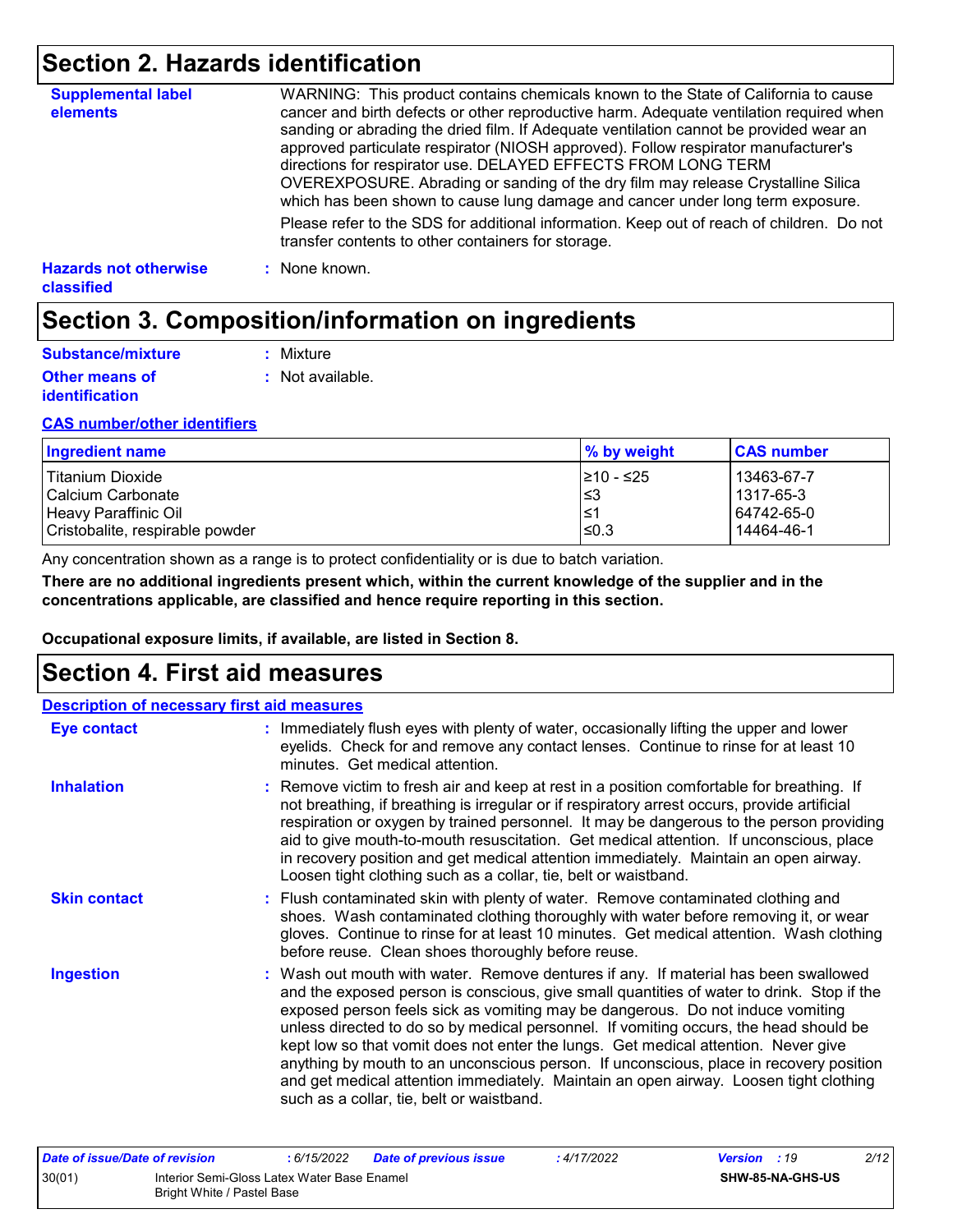### **Section 4. First aid measures**

| Most important symptoms/effects, acute and delayed |                                                                                                                                                                                                                                                                                                                                                                                                                 |
|----------------------------------------------------|-----------------------------------------------------------------------------------------------------------------------------------------------------------------------------------------------------------------------------------------------------------------------------------------------------------------------------------------------------------------------------------------------------------------|
| <b>Potential acute health effects</b>              |                                                                                                                                                                                                                                                                                                                                                                                                                 |
| <b>Eye contact</b>                                 | : No known significant effects or critical hazards.                                                                                                                                                                                                                                                                                                                                                             |
| <b>Inhalation</b>                                  | : No known significant effects or critical hazards.                                                                                                                                                                                                                                                                                                                                                             |
| <b>Skin contact</b>                                | : No known significant effects or critical hazards.                                                                                                                                                                                                                                                                                                                                                             |
| <b>Ingestion</b>                                   | : No known significant effects or critical hazards.                                                                                                                                                                                                                                                                                                                                                             |
| <b>Over-exposure signs/symptoms</b>                |                                                                                                                                                                                                                                                                                                                                                                                                                 |
| <b>Eye contact</b>                                 | : No specific data.                                                                                                                                                                                                                                                                                                                                                                                             |
| <b>Inhalation</b>                                  | : No specific data.                                                                                                                                                                                                                                                                                                                                                                                             |
| <b>Skin contact</b>                                | : No specific data.                                                                                                                                                                                                                                                                                                                                                                                             |
| <b>Ingestion</b>                                   | : No specific data.                                                                                                                                                                                                                                                                                                                                                                                             |
|                                                    | Indication of immediate medical attention and special treatment needed, if necessary                                                                                                                                                                                                                                                                                                                            |
| <b>Notes to physician</b>                          | : Treat symptomatically. Contact poison treatment specialist immediately if large<br>quantities have been ingested or inhaled.                                                                                                                                                                                                                                                                                  |
| <b>Specific treatments</b>                         | : No specific treatment.                                                                                                                                                                                                                                                                                                                                                                                        |
| <b>Protection of first-aiders</b>                  | : No action shall be taken involving any personal risk or without suitable training. If it is<br>suspected that fumes are still present, the rescuer should wear an appropriate mask or<br>self-contained breathing apparatus. It may be dangerous to the person providing aid to<br>give mouth-to-mouth resuscitation. Wash contaminated clothing thoroughly with water<br>before removing it, or wear gloves. |

**See toxicological information (Section 11)**

## **Section 5. Fire-fighting measures**

| <b>Extinguishing media</b>                               |                                                                                                                                                                                                     |
|----------------------------------------------------------|-----------------------------------------------------------------------------------------------------------------------------------------------------------------------------------------------------|
| <b>Suitable extinguishing</b><br>media                   | : Use an extinguishing agent suitable for the surrounding fire.                                                                                                                                     |
| <b>Unsuitable extinguishing</b><br>media                 | : None known.                                                                                                                                                                                       |
| <b>Specific hazards arising</b><br>from the chemical     | : In a fire or if heated, a pressure increase will occur and the container may burst.                                                                                                               |
| <b>Hazardous thermal</b><br>decomposition products       | Decomposition products may include the following materials:<br>carbon dioxide<br>carbon monoxide<br>metal oxide/oxides                                                                              |
| <b>Special protective actions</b><br>for fire-fighters   | : Promptly isolate the scene by removing all persons from the vicinity of the incident if<br>there is a fire. No action shall be taken involving any personal risk or without suitable<br>training. |
| <b>Special protective</b><br>equipment for fire-fighters | : Fire-fighters should wear appropriate protective equipment and self-contained breathing<br>apparatus (SCBA) with a full face-piece operated in positive pressure mode.                            |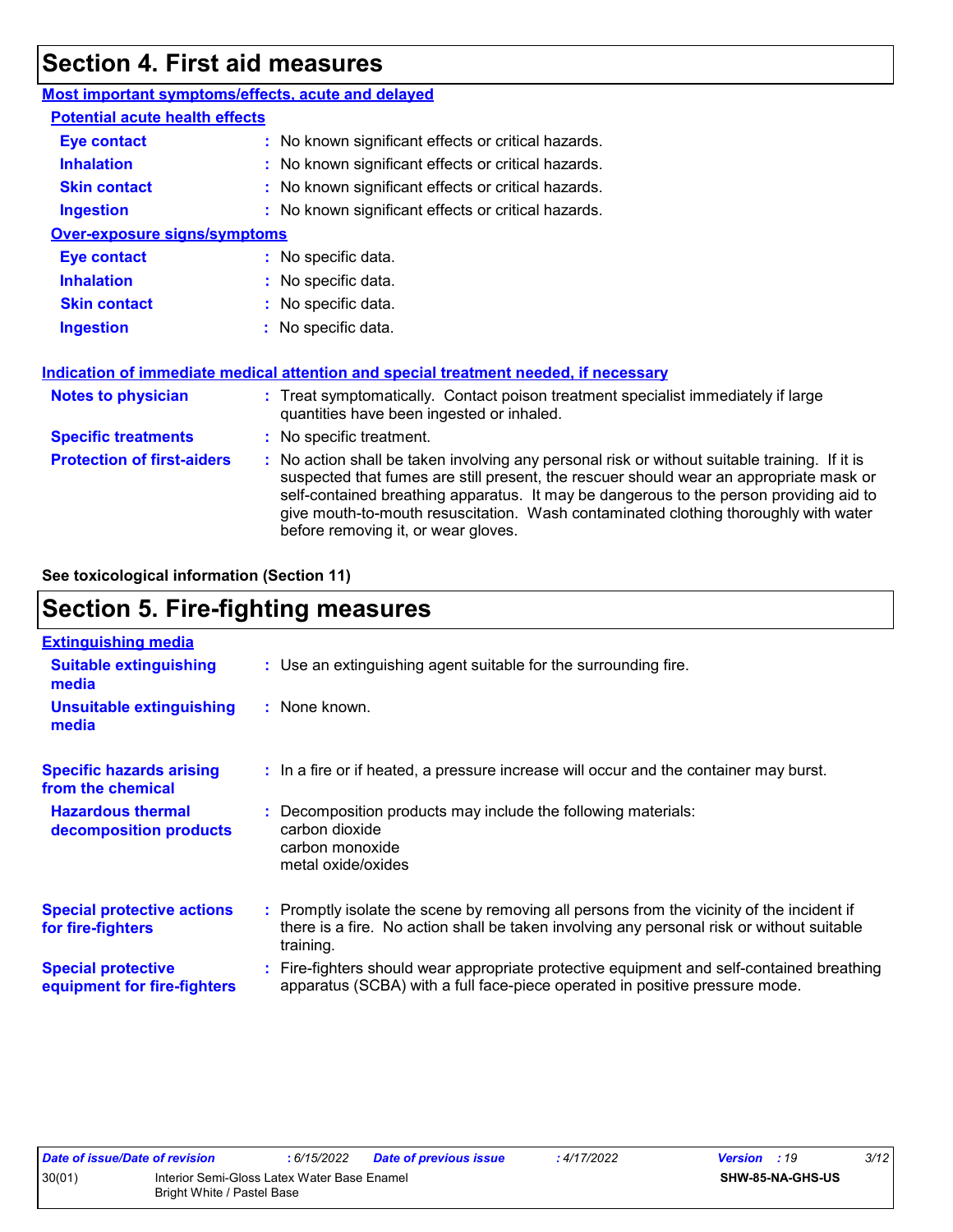## **Section 6. Accidental release measures**

|                                                              | <b>Personal precautions, protective equipment and emergency procedures</b>                                                                                                                                                                                                                                                                                                                                                                                                                                                                                                                                                                                                                                   |
|--------------------------------------------------------------|--------------------------------------------------------------------------------------------------------------------------------------------------------------------------------------------------------------------------------------------------------------------------------------------------------------------------------------------------------------------------------------------------------------------------------------------------------------------------------------------------------------------------------------------------------------------------------------------------------------------------------------------------------------------------------------------------------------|
| For non-emergency<br>personnel                               | : No action shall be taken involving any personal risk or without suitable training.<br>Evacuate surrounding areas. Keep unnecessary and unprotected personnel from<br>entering. Do not touch or walk through spilled material. Avoid breathing vapor or mist.<br>Provide adequate ventilation. Wear appropriate respirator when ventilation is<br>inadequate. Put on appropriate personal protective equipment.                                                                                                                                                                                                                                                                                             |
| For emergency responders                                     | : If specialized clothing is required to deal with the spillage, take note of any information in<br>Section 8 on suitable and unsuitable materials. See also the information in "For non-<br>emergency personnel".                                                                                                                                                                                                                                                                                                                                                                                                                                                                                           |
| <b>Environmental precautions</b>                             | : Avoid dispersal of spilled material and runoff and contact with soil, waterways, drains<br>and sewers. Inform the relevant authorities if the product has caused environmental<br>pollution (sewers, waterways, soil or air).                                                                                                                                                                                                                                                                                                                                                                                                                                                                              |
| <b>Methods and materials for containment and cleaning up</b> |                                                                                                                                                                                                                                                                                                                                                                                                                                                                                                                                                                                                                                                                                                              |
| <b>Small spill</b>                                           | : Stop leak if without risk. Move containers from spill area. Dilute with water and mop up<br>if water-soluble. Alternatively, or if water-insoluble, absorb with an inert dry material and<br>place in an appropriate waste disposal container. Dispose of via a licensed waste<br>disposal contractor.                                                                                                                                                                                                                                                                                                                                                                                                     |
| <b>Large spill</b>                                           | : Stop leak if without risk. Move containers from spill area. Approach release from<br>upwind. Prevent entry into sewers, water courses, basements or confined areas. Wash<br>spillages into an effluent treatment plant or proceed as follows. Contain and collect<br>spillage with non-combustible, absorbent material e.g. sand, earth, vermiculite or<br>diatomaceous earth and place in container for disposal according to local regulations<br>(see Section 13). Dispose of via a licensed waste disposal contractor. Contaminated<br>absorbent material may pose the same hazard as the spilled product. Note: see<br>Section 1 for emergency contact information and Section 13 for waste disposal. |

## **Section 7. Handling and storage**

#### **Precautions for safe handling**

| <b>Protective measures</b>                                                       | : Put on appropriate personal protective equipment (see Section 8). Avoid exposure -<br>obtain special instructions before use. Do not handle until all safety precautions have<br>been read and understood. Do not get in eyes or on skin or clothing. Do not ingest.<br>Avoid breathing vapor or mist. If during normal use the material presents a respiratory<br>hazard, use only with adequate ventilation or wear appropriate respirator. Keep in the<br>original container or an approved alternative made from a compatible material, kept<br>tightly closed when not in use. Empty containers retain product residue and can be<br>hazardous. Do not reuse container. |
|----------------------------------------------------------------------------------|--------------------------------------------------------------------------------------------------------------------------------------------------------------------------------------------------------------------------------------------------------------------------------------------------------------------------------------------------------------------------------------------------------------------------------------------------------------------------------------------------------------------------------------------------------------------------------------------------------------------------------------------------------------------------------|
| <b>Advice on general</b><br>occupational hygiene                                 | : Eating, drinking and smoking should be prohibited in areas where this material is<br>handled, stored and processed. Workers should wash hands and face before eating,<br>drinking and smoking. Remove contaminated clothing and protective equipment before<br>entering eating areas. See also Section 8 for additional information on hygiene<br>measures.                                                                                                                                                                                                                                                                                                                  |
| <b>Conditions for safe storage,</b><br>including any<br><b>incompatibilities</b> | Store in accordance with local regulations. Store in original container protected from<br>direct sunlight in a dry, cool and well-ventilated area, away from incompatible materials<br>(see Section 10) and food and drink. Store locked up. Keep container tightly closed<br>and sealed until ready for use. Containers that have been opened must be carefully<br>resealed and kept upright to prevent leakage. Do not store in unlabeled containers.<br>Use appropriate containment to avoid environmental contamination. See Section 10 for<br>incompatible materials before handling or use.                                                                              |

| Date of issue/Date of revision |                                                                           | : 6/15/2022 | <b>Date of previous issue</b> | : 4/17/2022 | <b>Version</b> : 19 |                         | 4/12 |
|--------------------------------|---------------------------------------------------------------------------|-------------|-------------------------------|-------------|---------------------|-------------------------|------|
| 30(01)                         | Interior Semi-Gloss Latex Water Base Enamel<br>Bright White / Pastel Base |             |                               |             |                     | <b>SHW-85-NA-GHS-US</b> |      |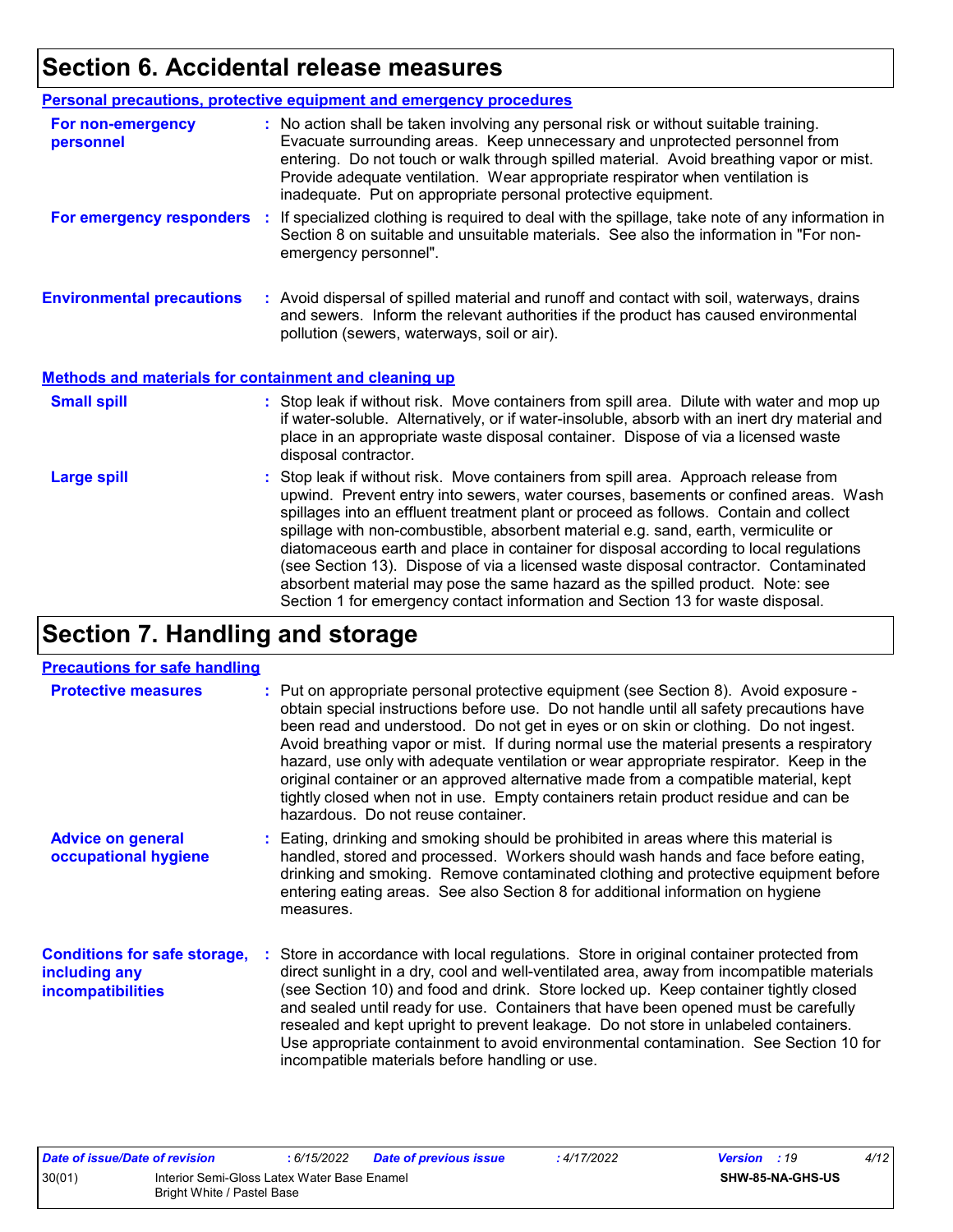## **Section 8. Exposure controls/personal protection**

#### **Control parameters**

**Occupational exposure limits (OSHA United States)**

| <b>Ingredient name</b>          | CAS#       | <b>Exposure limits</b>                                                                                                                                                                                                                                                                                                                                                                                                                                                                                                                                                           |
|---------------------------------|------------|----------------------------------------------------------------------------------------------------------------------------------------------------------------------------------------------------------------------------------------------------------------------------------------------------------------------------------------------------------------------------------------------------------------------------------------------------------------------------------------------------------------------------------------------------------------------------------|
| <b>Titanium Dioxide</b>         | 13463-67-7 | ACGIH TLV (United States, 1/2021).<br>TWA: 10 mg/m <sup>3</sup> 8 hours.<br>OSHA PEL (United States, 5/2018).<br>TWA: 15 mg/m <sup>3</sup> 8 hours. Form: Total dust                                                                                                                                                                                                                                                                                                                                                                                                             |
| Calcium Carbonate               | 1317-65-3  | OSHA PEL (United States, 5/2018).<br>TWA: 5 mg/m <sup>3</sup> 8 hours. Form: Respirable<br>fraction<br>TWA: 15 mg/m <sup>3</sup> 8 hours. Form: Total dust<br>NIOSH REL (United States, 10/2020).<br>TWA: 5 mg/m <sup>3</sup> 10 hours. Form: Respirable<br>fraction<br>TWA: 10 mg/m <sup>3</sup> 10 hours. Form: Total                                                                                                                                                                                                                                                          |
| Heavy Paraffinic Oil            | 64742-65-0 | ACGIH TLV (United States, 1/2021).<br>TWA: 5 mg/m <sup>3</sup> 8 hours. Form: Inhalable<br>fraction<br>OSHA PEL (United States, 5/2018).<br>TWA: 5 mg/m <sup>3</sup> 8 hours.<br>NIOSH REL (United States, 10/2020).<br>TWA: 5 mg/m <sup>3</sup> 10 hours. Form: Mist<br>STEL: 10 mg/m <sup>3</sup> 15 minutes. Form: Mist                                                                                                                                                                                                                                                       |
| Cristobalite, respirable powder | 14464-46-1 | OSHA PEL Z3 (United States, 6/2016).<br>TWA: 250 mppcf / 2 x (%SiO2+5) 8 hours.<br>Form: Respirable<br>TWA: 10 mg/m <sup>3</sup> / 2 x (%SiO2+2) 8 hours.<br>Form: Respirable<br>TWA: 30 mg/m <sup>3</sup> / 2 x (%SiO2+2) 8 hours.<br>Form: Total dust<br>OSHA PEL (United States, 5/2018).<br>TWA: 50 µg/m <sup>3</sup> 8 hours. Form: Respirable<br>dust<br>ACGIH TLV (United States, 1/2021).<br>TWA: 0.025 mg/m <sup>3</sup> 8 hours. Form:<br>Respirable fraction<br>NIOSH REL (United States, 10/2020).<br>TWA: 0.05 mg/m <sup>3</sup> 10 hours. Form: respirable<br>dust |

#### **Occupational exposure limits (Canada)**

| <b>Ingredient name</b>         |                                                                           |            |                               | CAS#       | <b>Exposure limits</b>                                                                                             |                                                                                                                                                                                                                                                                                                                                                                                                     |      |  |
|--------------------------------|---------------------------------------------------------------------------|------------|-------------------------------|------------|--------------------------------------------------------------------------------------------------------------------|-----------------------------------------------------------------------------------------------------------------------------------------------------------------------------------------------------------------------------------------------------------------------------------------------------------------------------------------------------------------------------------------------------|------|--|
| Titanium dioxide               |                                                                           |            |                               | 13463-67-7 | 6/2021).<br>fraction<br>8 hrs OEL: 10 mg/m <sup>3</sup> 8 hours.<br>TWA: 10 mg/m <sup>3</sup> 8 hours.<br>7/2013). | <b>CA British Columbia Provincial (Canada,</b><br>TWA: 10 mg/m <sup>3</sup> 8 hours. Form: Total dust<br>TWA: 3 mg/m <sup>3</sup> 8 hours. Form: respirable<br>CA Quebec Provincial (Canada, 6/2021).<br>TWAEV: 10 mg/m <sup>3</sup> 8 hours. Form: Total dust.<br>CA Alberta Provincial (Canada, 6/2018).<br>CA Ontario Provincial (Canada, 6/2019).<br><b>CA Saskatchewan Provincial (Canada,</b> |      |  |
| Date of issue/Date of revision |                                                                           | :6/15/2022 | <b>Date of previous issue</b> |            | :4/17/2022                                                                                                         | <b>Version</b> : 19                                                                                                                                                                                                                                                                                                                                                                                 | 5/12 |  |
| 30(01)                         | Interior Semi-Gloss Latex Water Base Enamel<br>Bright White / Pastel Base |            |                               |            |                                                                                                                    | SHW-85-NA-GHS-US                                                                                                                                                                                                                                                                                                                                                                                    |      |  |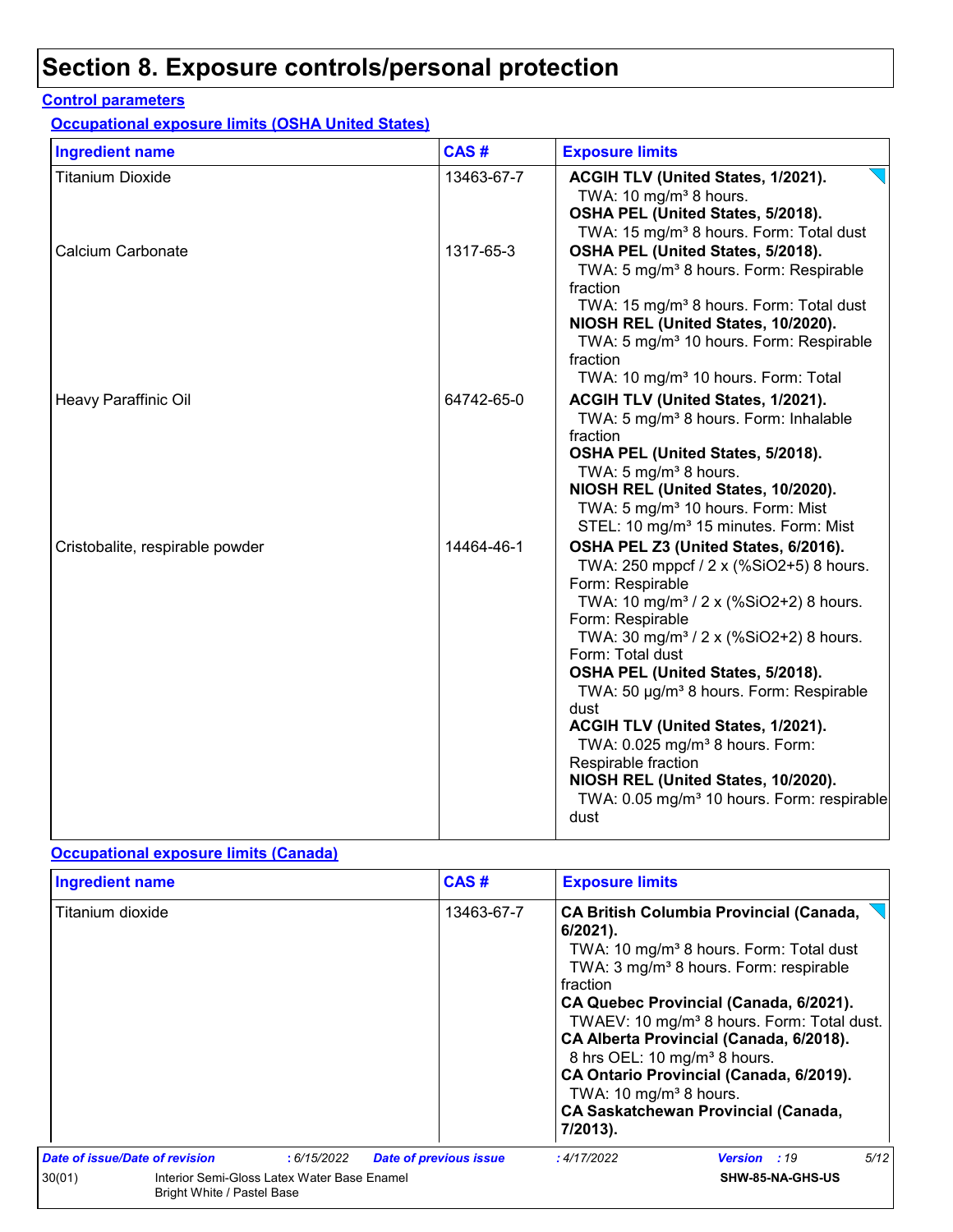## **Section 8. Exposure controls/personal protection**

|              |            | STEL: 20 mg/m <sup>3</sup> 15 minutes.<br>TWA: 10 mg/m <sup>3</sup> 8 hours.                                                                                                                                                                                                                                                                                                                                                                                                                                                                                                                                                   |
|--------------|------------|--------------------------------------------------------------------------------------------------------------------------------------------------------------------------------------------------------------------------------------------------------------------------------------------------------------------------------------------------------------------------------------------------------------------------------------------------------------------------------------------------------------------------------------------------------------------------------------------------------------------------------|
| Cristobalite | 14464-46-1 | <b>CA British Columbia Provincial (Canada,</b><br>$6/2021$ ).<br>TWA: $0.025$ mg/m <sup>3</sup> 8 hours. Form:<br>Respirable<br>CA Quebec Provincial (Canada, 6/2021).<br>TWAEV: 0.05 mg/m <sup>3</sup> 8 hours. Form:<br>Respirable dust.<br>CA Alberta Provincial (Canada, 6/2018).<br>8 hrs OEL: 0.025 mg/m <sup>3</sup> 8 hours. Form:<br>Respirable particulate<br>CA Ontario Provincial (Canada, 6/2019).<br>TWA: 0.05 mg/m <sup>3</sup> 8 hours. Form: Respirable<br>particulate matter.<br><b>CA Saskatchewan Provincial (Canada,</b><br>7/2013).<br>TWA: 0.05 mg/m <sup>3</sup> 8 hours. Form: respirable<br>fraction |

#### **Occupational exposure limits (Mexico)**

|       | CAS# | <b>Exposure limits</b> |
|-------|------|------------------------|
| None. |      |                        |

| <b>Appropriate engineering</b><br>controls  | : If user operations generate dust, fumes, gas, vapor or mist, use process enclosures,<br>local exhaust ventilation or other engineering controls to keep worker exposure to<br>airborne contaminants below any recommended or statutory limits.                                                                                                                                                                                                                                                                                                                                                                       |
|---------------------------------------------|------------------------------------------------------------------------------------------------------------------------------------------------------------------------------------------------------------------------------------------------------------------------------------------------------------------------------------------------------------------------------------------------------------------------------------------------------------------------------------------------------------------------------------------------------------------------------------------------------------------------|
| <b>Environmental exposure</b><br>controls   | : Emissions from ventilation or work process equipment should be checked to ensure<br>they comply with the requirements of environmental protection legislation. In some<br>cases, fume scrubbers, filters or engineering modifications to the process equipment<br>will be necessary to reduce emissions to acceptable levels.                                                                                                                                                                                                                                                                                        |
| <b>Individual protection measures</b>       |                                                                                                                                                                                                                                                                                                                                                                                                                                                                                                                                                                                                                        |
| <b>Hygiene measures</b>                     | : Wash hands, forearms and face thoroughly after handling chemical products, before<br>eating, smoking and using the lavatory and at the end of the working period.<br>Appropriate techniques should be used to remove potentially contaminated clothing.<br>Wash contaminated clothing before reusing. Ensure that eyewash stations and safety<br>showers are close to the workstation location.                                                                                                                                                                                                                      |
| <b>Eye/face protection</b>                  | : Safety eyewear complying with an approved standard should be used when a risk<br>assessment indicates this is necessary to avoid exposure to liquid splashes, mists,<br>gases or dusts. If contact is possible, the following protection should be worn, unless<br>the assessment indicates a higher degree of protection: safety glasses with side-<br>shields.                                                                                                                                                                                                                                                     |
| <b>Skin protection</b>                      |                                                                                                                                                                                                                                                                                                                                                                                                                                                                                                                                                                                                                        |
| <b>Hand protection</b>                      | : Chemical-resistant, impervious gloves complying with an approved standard should be<br>worn at all times when handling chemical products if a risk assessment indicates this is<br>necessary. Considering the parameters specified by the glove manufacturer, check<br>during use that the gloves are still retaining their protective properties. It should be<br>noted that the time to breakthrough for any glove material may be different for different<br>glove manufacturers. In the case of mixtures, consisting of several substances, the<br>protection time of the gloves cannot be accurately estimated. |
| <b>Body protection</b>                      | : Personal protective equipment for the body should be selected based on the task being<br>performed and the risks involved and should be approved by a specialist before<br>handling this product.                                                                                                                                                                                                                                                                                                                                                                                                                    |
| <b>Date of issue/Date of revision</b>       | 6/12<br>: 6/15/2022<br><b>Date of previous issue</b><br>: 4/17/2022<br>Version : 19                                                                                                                                                                                                                                                                                                                                                                                                                                                                                                                                    |
| 30(01)<br><b>Bright White / Pastel Base</b> | Interior Semi-Gloss Latex Water Base Enamel<br>SHW-85-NA-GHS-US                                                                                                                                                                                                                                                                                                                                                                                                                                                                                                                                                        |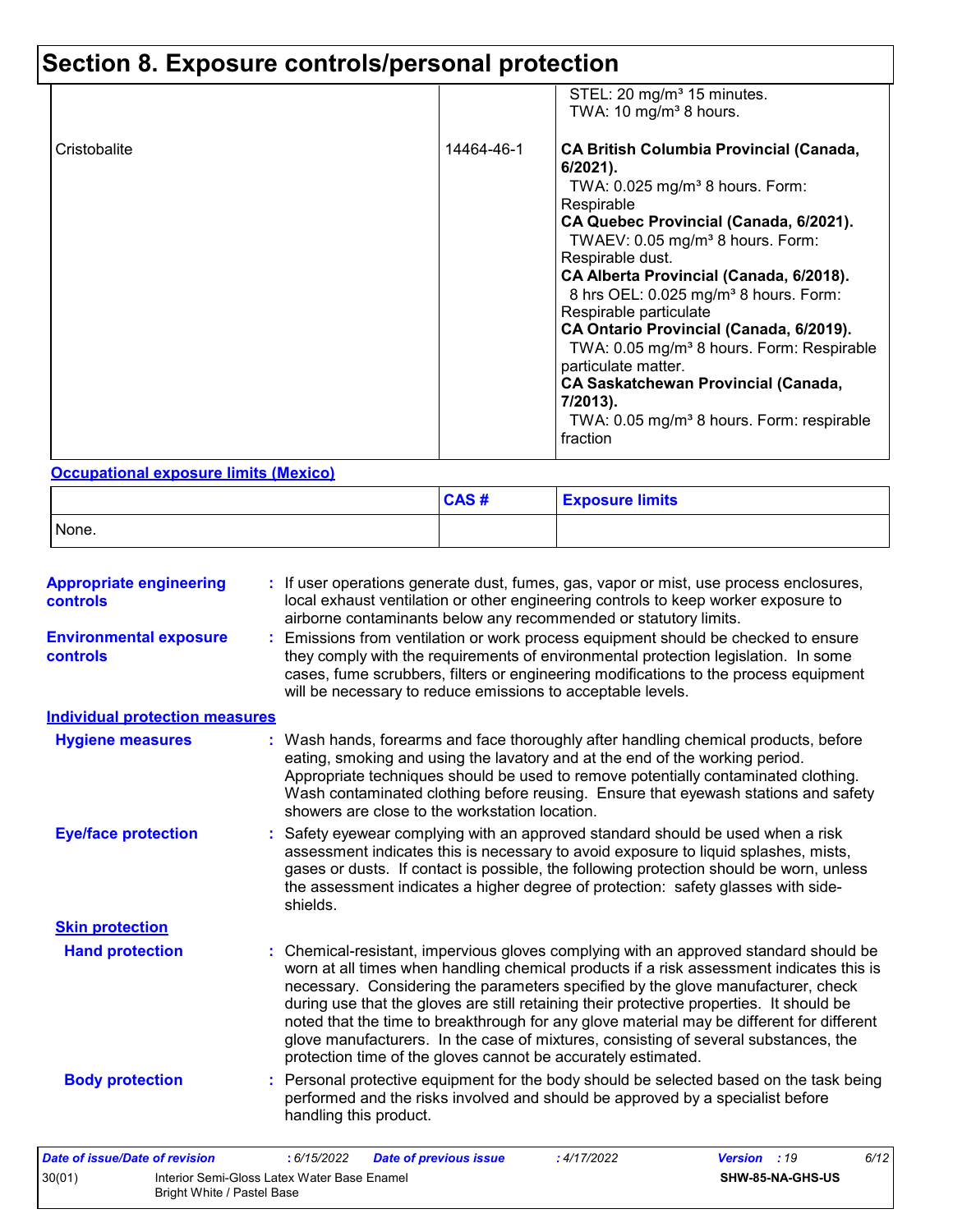## **Section 8. Exposure controls/personal protection**

| <b>Other skin protection</b>  | : Appropriate footwear and any additional skin protection measures should be selected<br>based on the task being performed and the risks involved and should be approved by a<br>specialist before handling this product.                                                           |
|-------------------------------|-------------------------------------------------------------------------------------------------------------------------------------------------------------------------------------------------------------------------------------------------------------------------------------|
| <b>Respiratory protection</b> | : Based on the hazard and potential for exposure, select a respirator that meets the<br>appropriate standard or certification. Respirators must be used according to a<br>respiratory protection program to ensure proper fitting, training, and other important<br>aspects of use. |

## **Section 9. Physical and chemical properties**

The conditions of measurement of all properties are at standard temperature and pressure unless otherwise indicated.

| <b>Appearance</b>                                                 |                                                                |
|-------------------------------------------------------------------|----------------------------------------------------------------|
| <b>Physical state</b>                                             | : Liquid.                                                      |
| <b>Color</b>                                                      | : Not available.                                               |
| Odor                                                              | : Not available.                                               |
| <b>Odor threshold</b>                                             | : Not available.                                               |
| pH                                                                | : 9.2                                                          |
| <b>Melting point/freezing point</b>                               | : Not available.                                               |
| <b>Boiling point, initial boiling</b><br>point, and boiling range | : $100^{\circ}$ C (212 $^{\circ}$ F)                           |
| <b>Flash point</b>                                                | : Closed cup: Not applicable.                                  |
| <b>Evaporation rate</b>                                           | $0.09$ (butyl acetate = 1)                                     |
| <b>Flammability</b>                                               | : Not available.                                               |
| Lower and upper explosion<br>limit/flammability limit             | : Not available.                                               |
| <b>Vapor pressure</b>                                             | : $2.3$ kPa (17.5 mm Hg)                                       |
| <b>Relative vapor density</b>                                     | : 1 [Air = 1]                                                  |
| <b>Relative density</b>                                           | : 1.15                                                         |
| <b>Solubility</b>                                                 | : Not available.                                               |
| <b>Partition coefficient: n-</b><br>octanol/water                 | : Not applicable.                                              |
| <b>Auto-ignition temperature</b>                                  | : Not available.                                               |
| <b>Decomposition temperature</b>                                  | : Not available.                                               |
| <b>Viscosity</b>                                                  | Kinematic (40°C (104°F)): >20.5 mm <sup>2</sup> /s (>20.5 cSt) |
| <b>Molecular weight</b>                                           | Not applicable.                                                |
| <b>Aerosol product</b>                                            |                                                                |
| <b>Heat of combustion</b>                                         | $: 1$ kJ/g                                                     |

## **Section 10. Stability and reactivity**

| <b>Reactivity</b>                            | : No specific test data related to reactivity available for this product or its ingredients. |
|----------------------------------------------|----------------------------------------------------------------------------------------------|
| <b>Chemical stability</b>                    | : The product is stable.                                                                     |
| <b>Possibility of hazardous</b><br>reactions | : Under normal conditions of storage and use, hazardous reactions will not occur.            |
| <b>Conditions to avoid</b>                   | : No specific data.                                                                          |

| Date of issue/Date of revision                                                      |  | : 6/15/2022 | <b>Date of previous issue</b> | : 4/17/2022             | <b>Version</b> : 19 | 7/12 |
|-------------------------------------------------------------------------------------|--|-------------|-------------------------------|-------------------------|---------------------|------|
| 30(01)<br>Interior Semi-Gloss Latex Water Base Enamel<br>Bright White / Pastel Base |  |             |                               | <b>SHW-85-NA-GHS-US</b> |                     |      |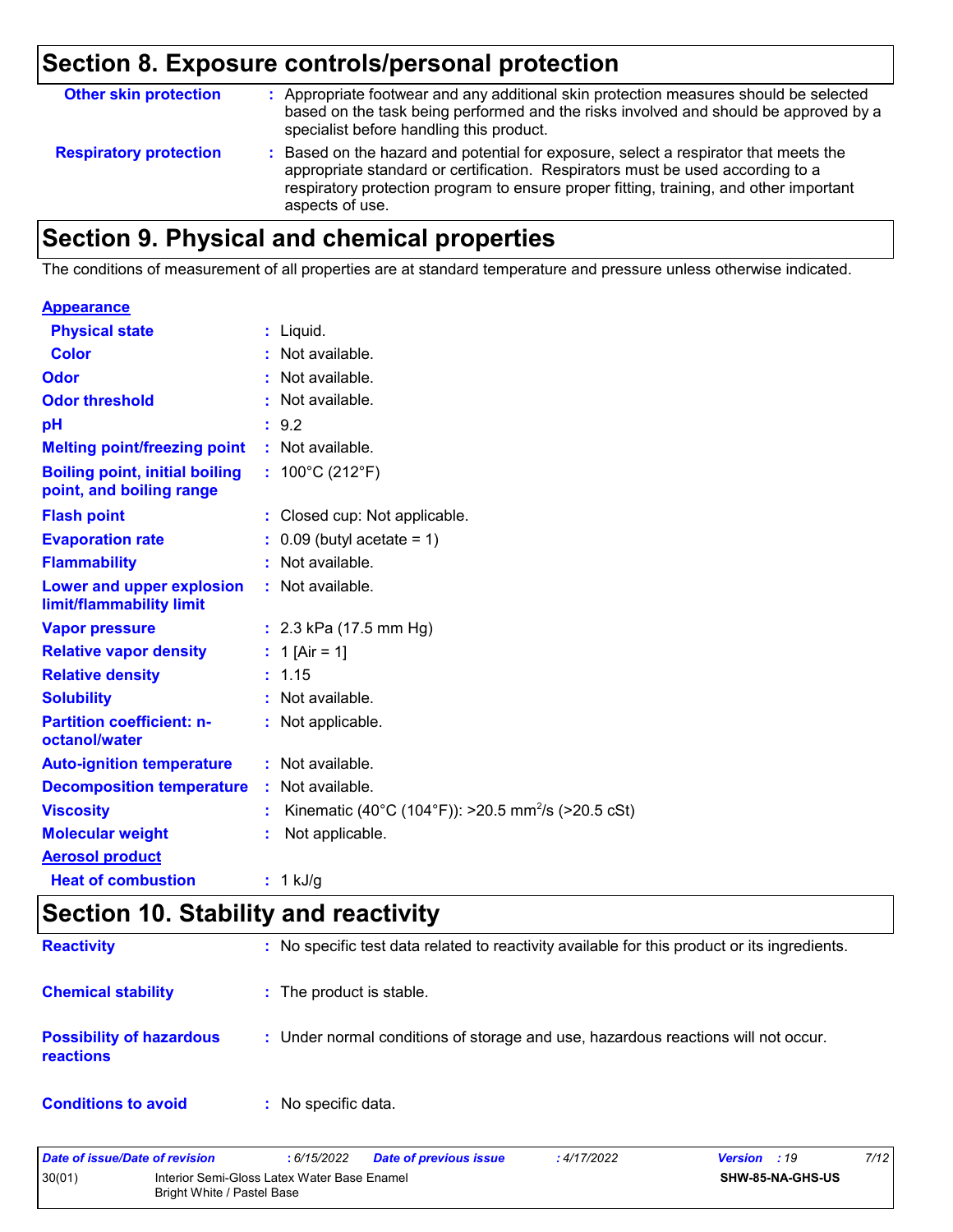### **Section 10. Stability and reactivity**

**Incompatible materials :**

: No specific data.

#### **Hazardous decomposition products**

Under normal conditions of storage and use, hazardous decomposition products should **:** not be produced.

## **Section 11. Toxicological information**

#### **Information on toxicological effects**

#### **Acute toxicity**

| <b>Product/ingredient name</b> | <b>Result</b>             | <b>Species</b> | <b>Dose</b>                | <b>Exposure</b> |
|--------------------------------|---------------------------|----------------|----------------------------|-----------------|
| Heavy Paraffinic Oil           | ILD50 Dermal<br>LD50 Oral | Rabbit<br>Rat  | >5000 mg/kg<br>>5000 mg/kg |                 |

#### **Irritation/Corrosion**

| <b>Product/ingredient name</b> | <b>Result</b>        | <b>Species</b> | <b>Score</b> | <b>Exposure</b>    | <b>Observation</b> |
|--------------------------------|----------------------|----------------|--------------|--------------------|--------------------|
| Titanium Dioxide               | Skin - Mild irritant | Human          |              | 72 hours 300<br>ug |                    |

#### **Sensitization**

Not available.

#### **Mutagenicity**

Not available.

#### **Carcinogenicity**

Not available.

#### **Classification**

| <b>Product/ingredient name</b>                                | <b>OSHA</b> | <b>IARC</b> | <b>NTP</b>                      |
|---------------------------------------------------------------|-------------|-------------|---------------------------------|
| Titanium Dioxide<br>Cristobalite, respirable<br><b>powder</b> |             | 2B          | Known to be a human carcinogen. |

#### **Reproductive toxicity**

Not available.

#### **Teratogenicity**

Not available.

#### **Specific target organ toxicity (single exposure)**

| <b>Name</b>       | <b>Category</b> | <b>Route of</b><br><b>exposure</b> | <b>Target organs</b>               |
|-------------------|-----------------|------------------------------------|------------------------------------|
| Calcium Carbonate | Category 3      |                                    | Respiratory tract_<br>l irritation |

#### **Specific target organ toxicity (repeated exposure)**

| <b>Name</b>                     | <b>Category</b> | <b>Route of</b><br><b>Lexposure</b> | <b>Target organs</b> |
|---------------------------------|-----------------|-------------------------------------|----------------------|
| Cristobalite, respirable powder | Category 1      | I inhalation                        | respiratory tract    |

#### **Aspiration hazard**

| <b>Name</b>          | <b>Result</b>                |
|----------------------|------------------------------|
| Heavy Paraffinic Oil | ASPIRATION HAZARD - Category |

| Date of issue/Date of revision |                                                                           | : 6/15/2022 | <b>Date of previous issue</b> | : 4/17/2022 | <b>Version</b> : 19     | 8/12 |
|--------------------------------|---------------------------------------------------------------------------|-------------|-------------------------------|-------------|-------------------------|------|
| 30(01)                         | Interior Semi-Gloss Latex Water Base Enamel<br>Bright White / Pastel Base |             |                               |             | <b>SHW-85-NA-GHS-US</b> |      |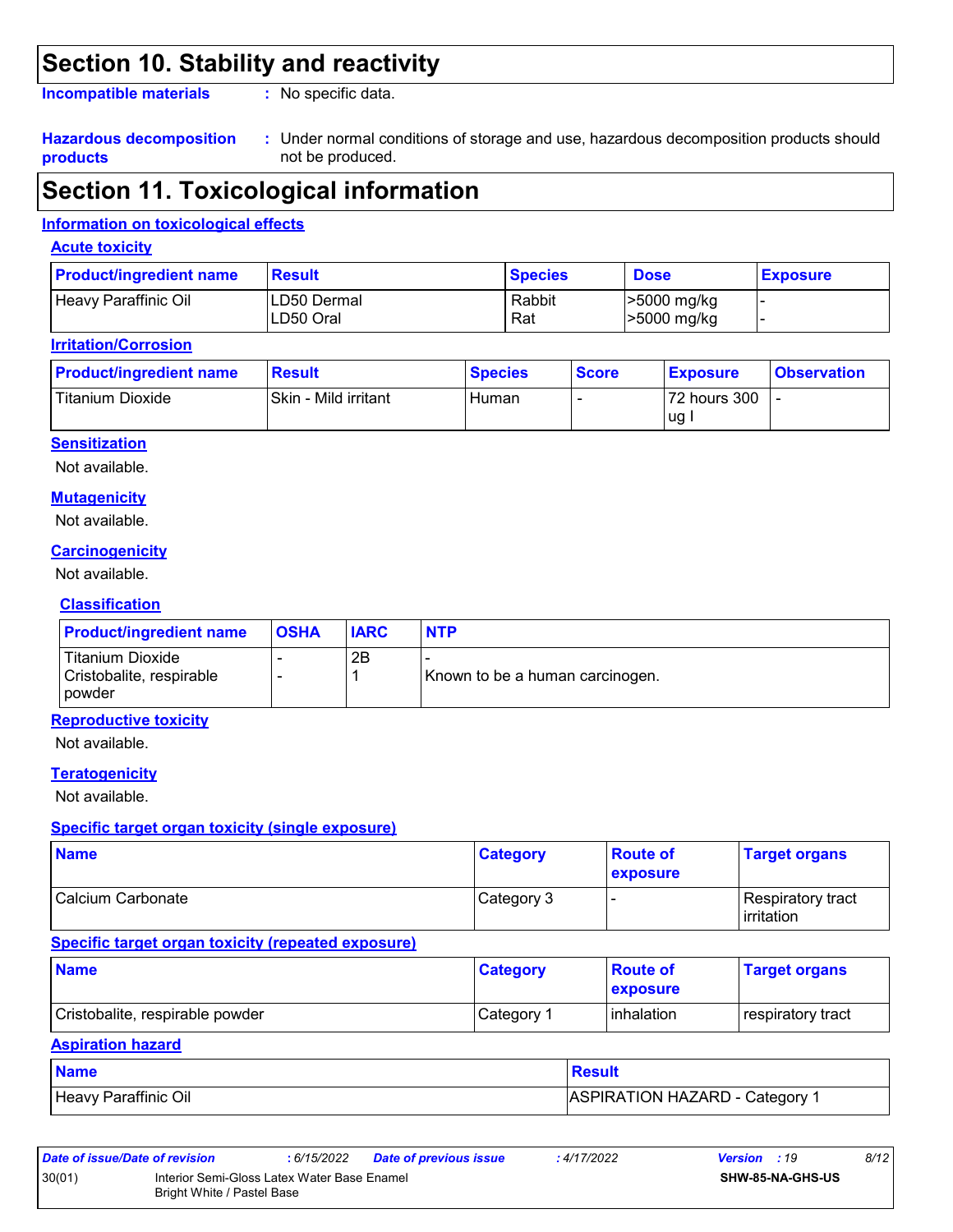## **Section 11. Toxicological information**

| <b>Information on the likely</b><br>routes of exposure    | : Not available.                                                                         |
|-----------------------------------------------------------|------------------------------------------------------------------------------------------|
| <b>Potential acute health effects</b>                     |                                                                                          |
| <b>Eye contact</b>                                        | : No known significant effects or critical hazards.                                      |
| <b>Inhalation</b>                                         | : No known significant effects or critical hazards.                                      |
| <b>Skin contact</b>                                       | No known significant effects or critical hazards.                                        |
| <b>Ingestion</b>                                          | : No known significant effects or critical hazards.                                      |
|                                                           | <b>Symptoms related to the physical, chemical and toxicological characteristics</b>      |
| <b>Eye contact</b>                                        | : No specific data.                                                                      |
| <b>Inhalation</b>                                         | : No specific data.                                                                      |
| <b>Skin contact</b>                                       | : No specific data.                                                                      |
| <b>Ingestion</b>                                          | : No specific data.                                                                      |
|                                                           | Delayed and immediate effects and also chronic effects from short and long term exposure |
| <b>Short term exposure</b>                                |                                                                                          |
| <b>Potential immediate</b><br>effects                     | : Not available.                                                                         |
| <b>Potential delayed effects</b>                          | : Not available.                                                                         |
| <b>Long term exposure</b>                                 |                                                                                          |
| <b>Potential immediate</b><br>effects                     | : Not available.                                                                         |
| <b>Potential delayed effects</b>                          | : Not available.                                                                         |
| <b>Potential chronic health effects</b><br>Not available. |                                                                                          |
| <b>General</b>                                            | : No known significant effects or critical hazards.                                      |
| <b>Carcinogenicity</b>                                    | : May cause cancer. Risk of cancer depends on duration and level of exposure.            |
| <b>Mutagenicity</b>                                       | No known significant effects or critical hazards.                                        |
| <b>Teratogenicity</b>                                     | : No known significant effects or critical hazards.                                      |
| <b>Developmental effects</b>                              | : No known significant effects or critical hazards.                                      |
| <b>Fertility effects</b>                                  | : No known significant effects or critical hazards.                                      |
| <b>Numerical measures of toxicity</b>                     |                                                                                          |
| <b>Acute toxicity estimates</b>                           |                                                                                          |
| Not available.                                            |                                                                                          |

# **Section 12. Ecological information**

| <b>Toxicity</b>                |                                       |                                      |                 |
|--------------------------------|---------------------------------------|--------------------------------------|-----------------|
| <b>Product/ingredient name</b> | <b>Result</b>                         | <b>Species</b>                       | <b>Exposure</b> |
| l Titanium Dioxide             | Acute LC50 >1000000 µg/l Marine water | <b>IFish - Fundulus heteroclitus</b> | 96 hours        |

#### **Persistence and degradability**

Not available.

| Date of issue/Date of revision |                                                                           | : 6/15/2022 | <b>Date of previous issue</b> | : 4/17/2022 | <b>Version</b> : 19 |                         | 9/12 |
|--------------------------------|---------------------------------------------------------------------------|-------------|-------------------------------|-------------|---------------------|-------------------------|------|
| 30(01)                         | Interior Semi-Gloss Latex Water Base Enamel<br>Bright White / Pastel Base |             |                               |             |                     | <b>SHW-85-NA-GHS-US</b> |      |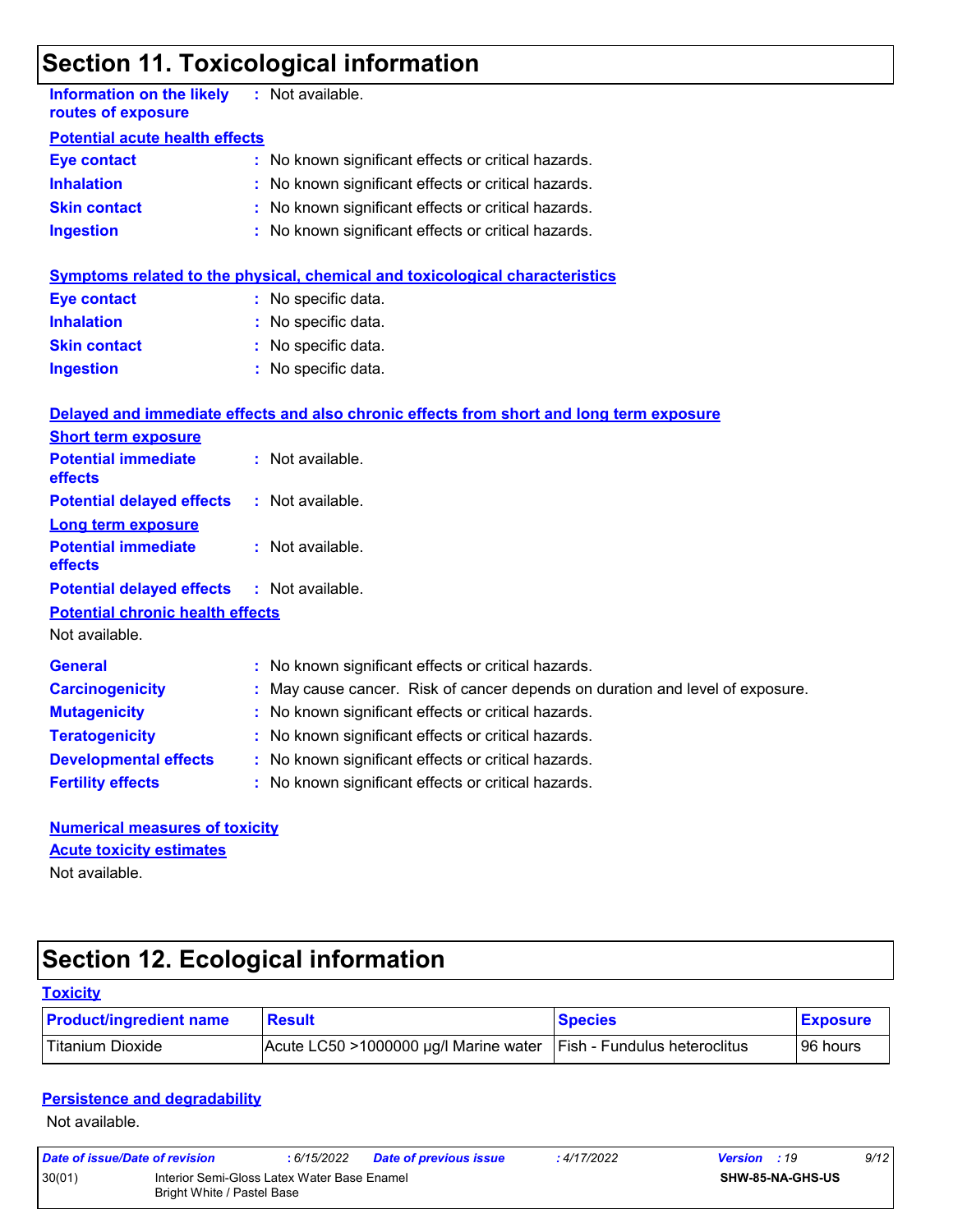## **Section 12. Ecological information**

#### **Bioaccumulative potential**

Not available.

**Mobility in soil**

| INVWIIILY III JVII          |                  |
|-----------------------------|------------------|
| <b>Soil/water partition</b> | : Not available. |
| <b>coefficient (Koc)</b>    |                  |

**Other adverse effects** : No known significant effects or critical hazards.

### **Section 13. Disposal considerations**

**Disposal methods :**

The generation of waste should be avoided or minimized wherever possible. Disposal of this product, solutions and any by-products should at all times comply with the requirements of environmental protection and waste disposal legislation and any regional local authority requirements. Dispose of surplus and non-recyclable products via a licensed waste disposal contractor. Waste should not be disposed of untreated to the sewer unless fully compliant with the requirements of all authorities with jurisdiction. Waste packaging should be recycled. Incineration or landfill should only be considered when recycling is not feasible. This material and its container must be disposed of in a safe way. Care should be taken when handling emptied containers that have not been cleaned or rinsed out. Empty containers or liners may retain some product residues. Avoid dispersal of spilled material and runoff and contact with soil, waterways, drains and sewers.

### **Section 14. Transport information**

|                                      | <b>DOT</b><br><b>Classification</b> | <b>TDG</b><br><b>Classification</b> | <b>Mexico</b><br><b>Classification</b> | <b>IATA</b>    | <b>IMDG</b>    |
|--------------------------------------|-------------------------------------|-------------------------------------|----------------------------------------|----------------|----------------|
| <b>UN number</b>                     | Not regulated.                      | Not regulated.                      | Not regulated.                         | Not regulated. | Not regulated. |
| <b>UN proper</b><br>shipping name    | $\blacksquare$                      | $\blacksquare$                      |                                        |                |                |
| <b>Transport</b><br>hazard class(es) | $\blacksquare$                      | $\overline{\phantom{a}}$            |                                        |                |                |
| <b>Packing group</b>                 | $\overline{\phantom{a}}$            | ۰                                   | $\blacksquare$                         |                |                |
| <b>Environmental</b><br>hazards      | No.                                 | No.                                 | No.                                    | No.            | No.            |
| <b>Additional</b><br>information     | $\blacksquare$                      | $\blacksquare$                      | $\blacksquare$                         |                |                |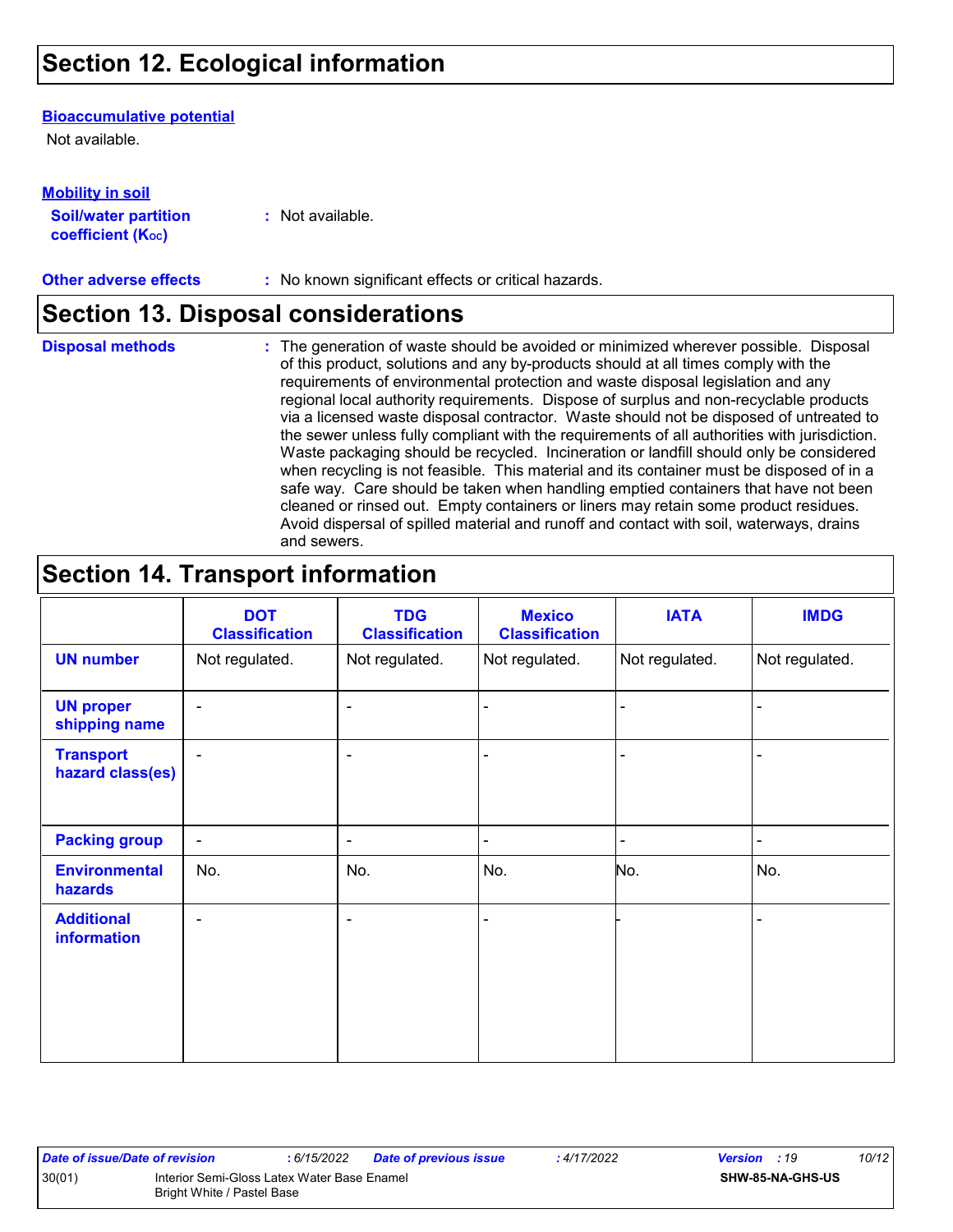### **Section 14. Transport information**

| Special precautions for user :                                            | Multi-modal shipping descriptions are provided for informational purposes and do not<br>consider container sizes. The presence of a shipping description for a particular<br>mode of transport (sea, air, etc.), does not indicate that the product is packaged<br>suitably for that mode of transport. All packaging must be reviewed for suitability<br>prior to shipment, and compliance with the applicable regulations is the sole<br>responsibility of the person offering the product for transport. People loading and<br>unloading dangerous goods must be trained on all of the risks deriving from the<br>substances and on all actions in case of emergency situations. |
|---------------------------------------------------------------------------|-------------------------------------------------------------------------------------------------------------------------------------------------------------------------------------------------------------------------------------------------------------------------------------------------------------------------------------------------------------------------------------------------------------------------------------------------------------------------------------------------------------------------------------------------------------------------------------------------------------------------------------------------------------------------------------|
| <b>Transport in bulk according : Not available.</b><br>to IMO instruments |                                                                                                                                                                                                                                                                                                                                                                                                                                                                                                                                                                                                                                                                                     |

: Not available. **Proper shipping name :**

## **Section 15. Regulatory information**

**TSCA 5(a)2 proposed significant new use rules**: 2-Methyl-4-isothiazolin-3-one; 5-Chloro-2-methylisothiazolinone

#### **SARA 313**

SARA 313 (40 CFR 372.45) supplier notification can be found on the Environmental Data Sheet.

#### **California Prop. 65**

WARNING: This product contains chemicals known to the State of California to cause cancer and birth defects or other reproductive harm.

#### **International regulations**

| <b>International lists</b> | : Australia inventory (AIIC): Not determined.                |
|----------------------------|--------------------------------------------------------------|
|                            | China inventory (IECSC): Not determined.                     |
|                            | Japan inventory (CSCL): Not determined.                      |
|                            | Japan inventory (ISHL): Not determined.                      |
|                            | Korea inventory (KECI): Not determined.                      |
|                            | New Zealand Inventory of Chemicals (NZIoC): Not determined.  |
|                            | Philippines inventory (PICCS): Not determined.               |
|                            | Taiwan Chemical Substances Inventory (TCSI): Not determined. |
|                            | Thailand inventory: Not determined.                          |
|                            | Turkey inventory: Not determined.                            |
|                            | Vietnam inventory: Not determined.                           |

### **Section 16. Other information**

**Hazardous Material Information System (U.S.A.)**



**The customer is responsible for determining the PPE code for this material. For more information on HMIS® Personal Protective Equipment (PPE) codes, consult the HMIS® Implementation Manual.**

**Caution: HMIS® ratings are based on a 0-4 rating scale, with 0 representing minimal hazards or risks, and 4 representing significant hazards or risks. Although HMIS® ratings and the associated label are not required on SDSs or products leaving a facility under 29 CFR 1910.1200, the preparer may choose to provide them. HMIS® ratings are to be used with a fully implemented HMIS® program. HMIS® is a registered trademark and service mark of the American Coatings Association, Inc.**

**Procedure used to derive the classification**

| <b>Classification</b>         | <b>Justification</b> |  |
|-------------------------------|----------------------|--|
| CARCINOGENICITY - Category 1A | ICalculation method  |  |

| Date of issue/Date of revision |                                                                           | : 6/15/2022 | <b>Date of previous issue</b> | : 4/17/2022 | <b>Version</b> : 19 |                         | 11/12 |
|--------------------------------|---------------------------------------------------------------------------|-------------|-------------------------------|-------------|---------------------|-------------------------|-------|
| 30(01)                         | Interior Semi-Gloss Latex Water Base Enamel<br>Bright White / Pastel Base |             |                               |             |                     | <b>SHW-85-NA-GHS-US</b> |       |